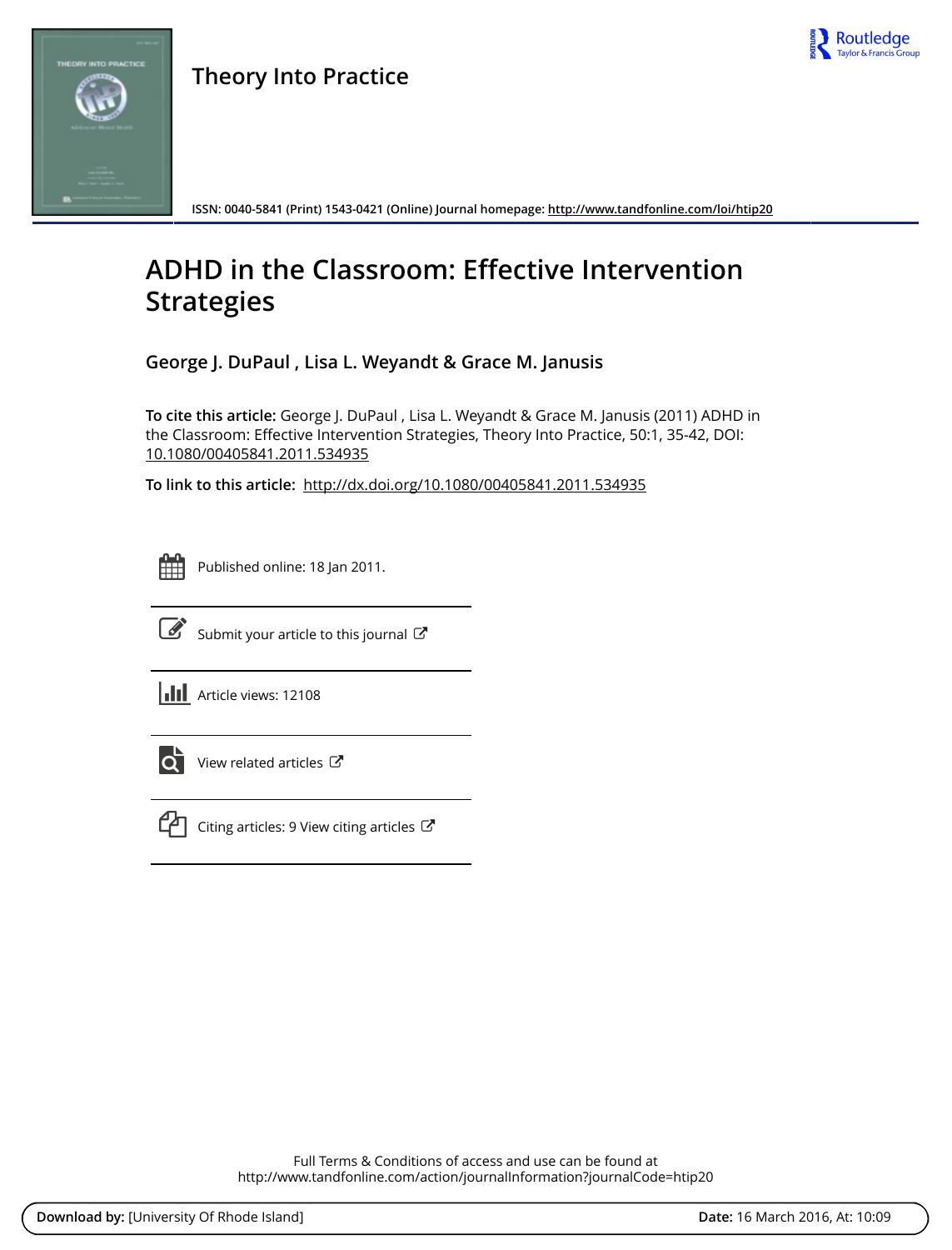

George J. DuPaul Lisa L. Weyandt Grace M. Janusis

# ADHD in the Classroom: Effective Intervention Strategies

School-related difficulties are commonly associated with attention deficit hyperactivity disorder (ADHD). This article describes effective schoolbased intervention strategies including behavioral interventions, modifications to academic instruction, and home-school communication programs. One overlooked aspect of treatment of children with ADHD is the need to form partnerships among school professionals who can work collaboratively on interventions for children with ADHD. Approaches to developing effective collaboration between teachers and school psychol-

ogists are presented. Multiple treatment strategies implemented in a consistent fashion across school years can optimize the school success of students with ADHD.

 $A$ <sup>TTENTION</sup> DEFICIT HYPERACTIVITY (ADHD) is characterized by pervasive and developmentally inappropriate difficulties with attention, impulsivity, and hyperactivity (American Psychiatric Association, 2000). ADHD symptoms cause significant impairments at home and in school and are associated with a number of behavior difficulties such as aggression and noncompliance (Barkley, 2006). Research also suggests that children with ADHD are more likely than typically developing classmates to be rejected socially and to have greater difficulties with their peers (Hinshaw, 2002). In addition, teachers are more

George J. DuPaul is a professor in the College of Education at Lehigh University; Lisa L. Weyandt is a professor in the Department of Psychology at the University of Rhode Island; Grace M. Janusis is a doctoral student in the School Psychology Program at the University of Rhode Island.

Correspondence should be addressed to Professor George J. DuPaul, Department of Education and Human Services, Lehigh University, 111 Research Drive, Bethlehem, PA 18015. E-mail: gjd3@lehigh.edu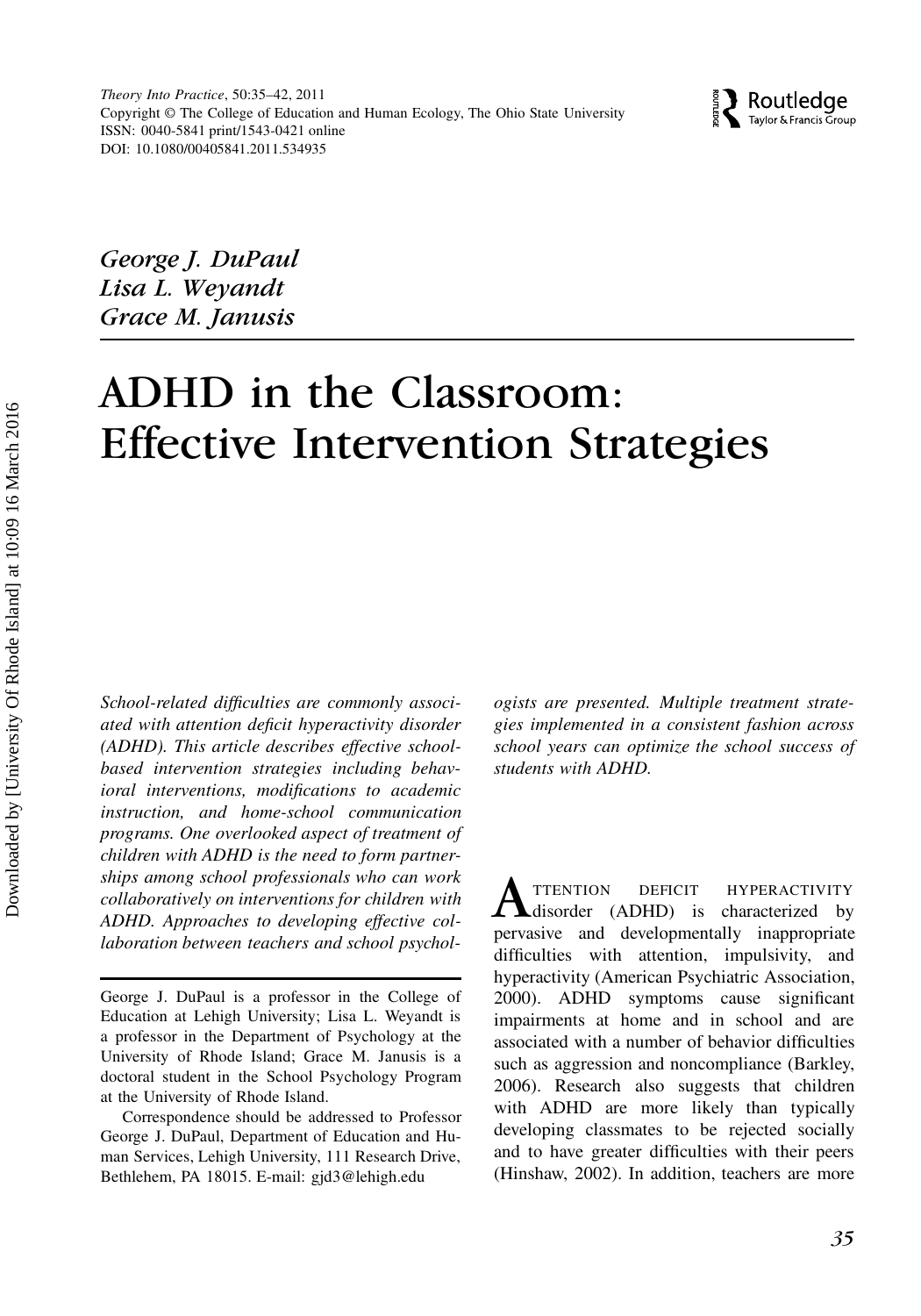likely to perceive a child with an ADHD label less favorably with respect to intelligence, personality, and behavior (Batzle, Weyandt, Janusis & Devietti, 2010).

Academically, children with ADHD are more likely to have poorer grades, lower scores on standardized tests, greater likelihood of identification for special education, and an increased use of school-based services, compared to peers without the disorder (Loe & Feldman, 2007). Students with ADHD are also more likely to have a higher absenteeism rate, are three times more likely to be retained during elementary school, and are at a higher risk for dropping out of high school than their peers without ADHD (Barbaresi, Katusic, Colligan, Weaver, & Jacobsen, 2007). Students with ADHD who graduate from high school are less likely than their peers to pursue a post-secondary education (DuPaul & Weyandt, 2009). Interestingly, less research is available concerning methods to remediate academic problems associated with ADHD, compared to studies regarding ways to treat behavioral and social difficulties associated with the disorder (Jitendra, DuPaul, Someki, & Tresco, 2008). Given the less-than-favorable prognosis for children with ADHD, it is imperative that empirically supported interventions are implemented early, particularly during the elementary school years.

The most common interventions for students with ADHD include psychotropic medication and behavioral strategies implemented in home and school settings (Barkley, 2006). Although stimulant medication frequently is used to reduce ADHD symptoms, pharmacological treatment rarely is sufficient in addressing the multiple, chronic difficulties faced by students with ADHD (DuPaul & Stoner, 2003). The purpose of this article is to describe effective schoolbased intervention strategies for children with ADHD including behavioral interventions, modifications to academic instruction, and homeschool communication programs. Also discussed are approaches to developing partnerships among school professionals including methods to facilitate collaborative relationships between teachers and school psychologist consultants.

#### Behavioral Interventions

Behavioral interventions for students with ADHD include both antecedent- and consequence-based strategies. Impaired delayed responding to the environment is the putative core deficit underlying ADHD (Barkley, 2006). Behavioral interventions involve modifications to the environment that directly address this impairment. A variety of antecedentbased interventions have been used to try to prevent inattentive and disruptive behaviors from occurring. Antecedents are events that precede and may trigger the occurrence of a specific behavior. First, teachers can post and strategically review classroom rules (DuPaul & Weyandt, 2006). Rules should be few in number, phrased in a positive manner (i.e., tell students what to do, not just the behaviors to avoid), and posted in full view of all students. Rules should be clearly explained at the beginning and periodically throughout the year. Further, teachers should frequently praise students who are following the classroom rules. Children with ADHD may need to have rules posted in closer proximity (e.g., printed on an index card affixed to their desk) and should be provided with more frequent praise when following rules (Pfiffner, Barkley, & DuPaul, 2006).

Another antecedent-based strategy frequently recommended for students with ADHD is to reduce task demands by modifying the length and/or content of assignments (DuPaul & Stoner, 2003). Reducing the length of an assignment to match students' attention spans, may reduce off-task, disruptive behavior. This strategy often is paired with teacher praise contingent on task completion. As students demonstrate success with shorter assignments, the length of assignments can be gradually increased thereby shaping task-related behavior to match classroom norms.

A final example of an antecedent-based strategy is to provide students with task choices when given classwork assignments. Choice-making interventions allow students to choose among two or more concurrently presented options (e.g., assignments to complete, sequence of steps within an assignment, or partners for assigned activ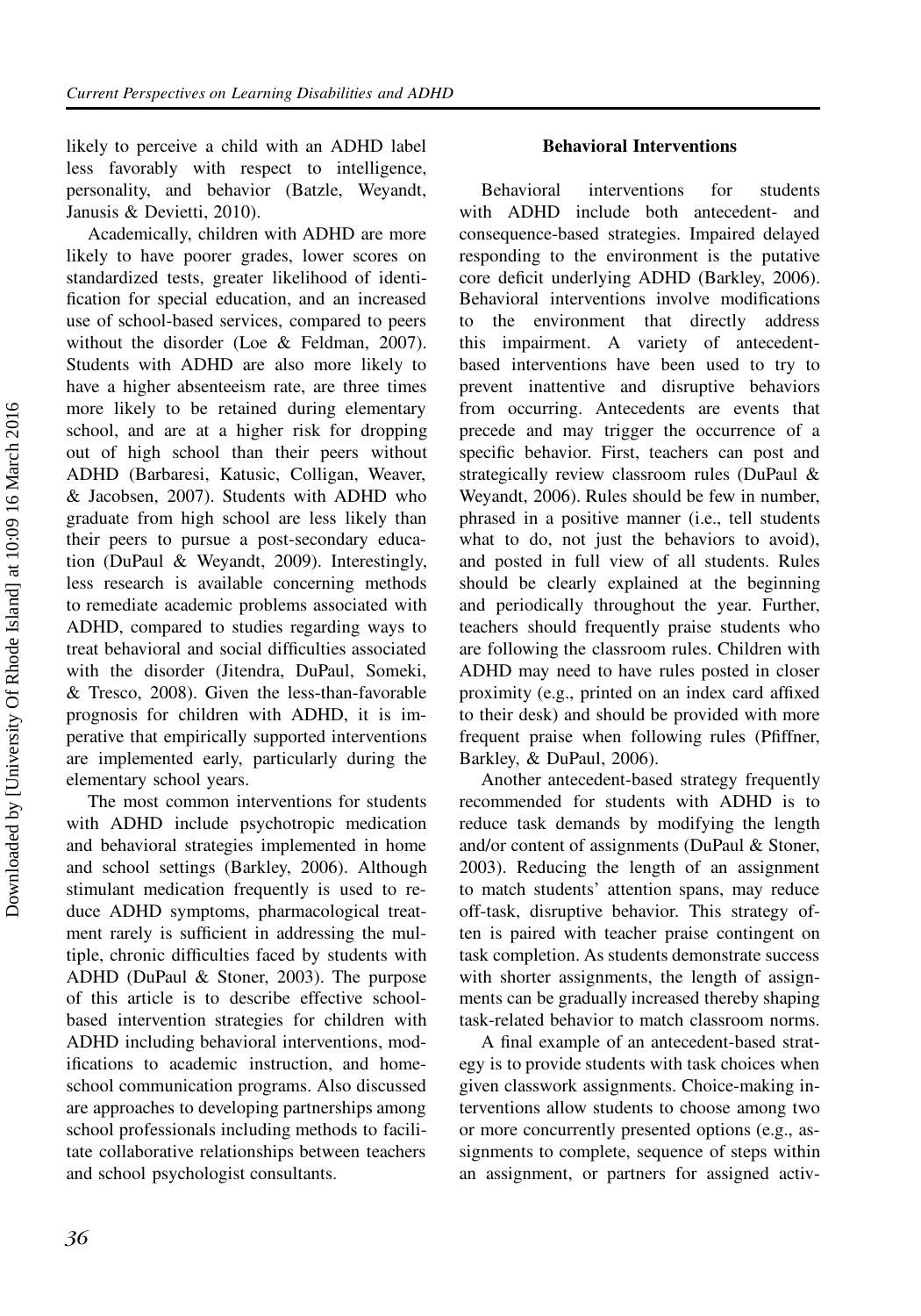ities). The various options should all lead to similar outcomes; for example, students could choose an assignment from a menu of possible assignments all of which involve practice of the same specific academic skill. Dunlap et al. (1994) examined the effects of choice-making for several students with disruptive behavior disorders and ADHD. When students were provided with assignment choices, they showed higher rates of task engagement and lower frequency of disruptive behavior relative to class sessions when teachers chose the specific assignments.

Consequence-based strategies involve manipulating environmental events following a specific behavior to alter the frequency of that behavior. Several consequence-based strategies have been examined for students with ADHD including contingent positive reinforcement, response cost, and self-management interventions (DuPaul & Weyandt, 2006). The most common behavioral intervention for ADHD, at least in the research literature, is the use of contingent positive reinforcement in the form of teacher praise or token reinforcement (DuPaul & Stoner, 2003). In such programs, students gain access to praise or token reinforcement when they exhibit specific target behaviors (e.g., completion of assigned work). Token reinforcers (e.g., poker chips, stickers, points) are exchanged later in the day or week for access to preferred activities (e.g., computer game, running errand for teacher) or other rewards.

Several guidelines should be followed in using reinforcement-based interventions with students with ADHD (DuPaul & Stoner, 2003; Pfiffner et al., 2006). First, reinforcement should be provided as frequently as possible, given that children with this disorder may experience difficulties demonstrating consistent behavior under conditions of partial reward or intermittent reinforcement schedules. Second, rather than assuming that a specific reward will be motivating for a specific child, rewards should be individualized based on student preferences and interests. Further, specific rewards should be rotated or varied over time so that children do not become bored or complacent with the same reinforcers. Finally, reinforcement should be provided as close as possible in time to the occurrence of a target behavior (i.e., provided as immediately as possible following a desired behavior).

Response cost is an example of consequence-based intervention in which token reinforcers are removed contingent on disruptive, off-task behavior. Response cost should be used in situations where positive reinforcement alone has not sufficiently ameliorated problem behavior. For example, a token reinforcement program may lead to increases in on-task behavior but there may still be situations when off-task, disruptive behavior is evident or the increases in on-task behavior may not be consistent across time. In most cases, response cost is implemented in conjunction with a token reinforcement program such that students are eligible to receive or lose tokens based on their behavior or work performance. Several studies (e.g., DuPaul, Guevremont, & Barkley, 1992) have demonstrated clinically significant improvements in task-related attention, as well as productivity and accuracy of classwork, when the combination of token reinforcement and response cost is used.

Time-out from positive reinforcement is another strategy sometimes used to reduce problem behaviors (Pfiffner et al., 2006). This procedure involves briefly removing the student to a separate part of the classroom or outside the classroom following disruptive behavior. Of course, the efficacy of time-out is solely dependent on whether the classroom is viewed as a positive environment by the student; otherwise time-out can actually reinforce (or increase the probability of) problematic behaviors. In addition, time-out should be used judiciously and only in combination with a mostly positive behavior support program.

#### Self-Regulation Interventions

Self-management (or self-regulation) interventions encourage students with ADHD to monitor, evaluate, and/or reinforce their own behaviors, often in conjunction with or following the successful application of teacher-mediated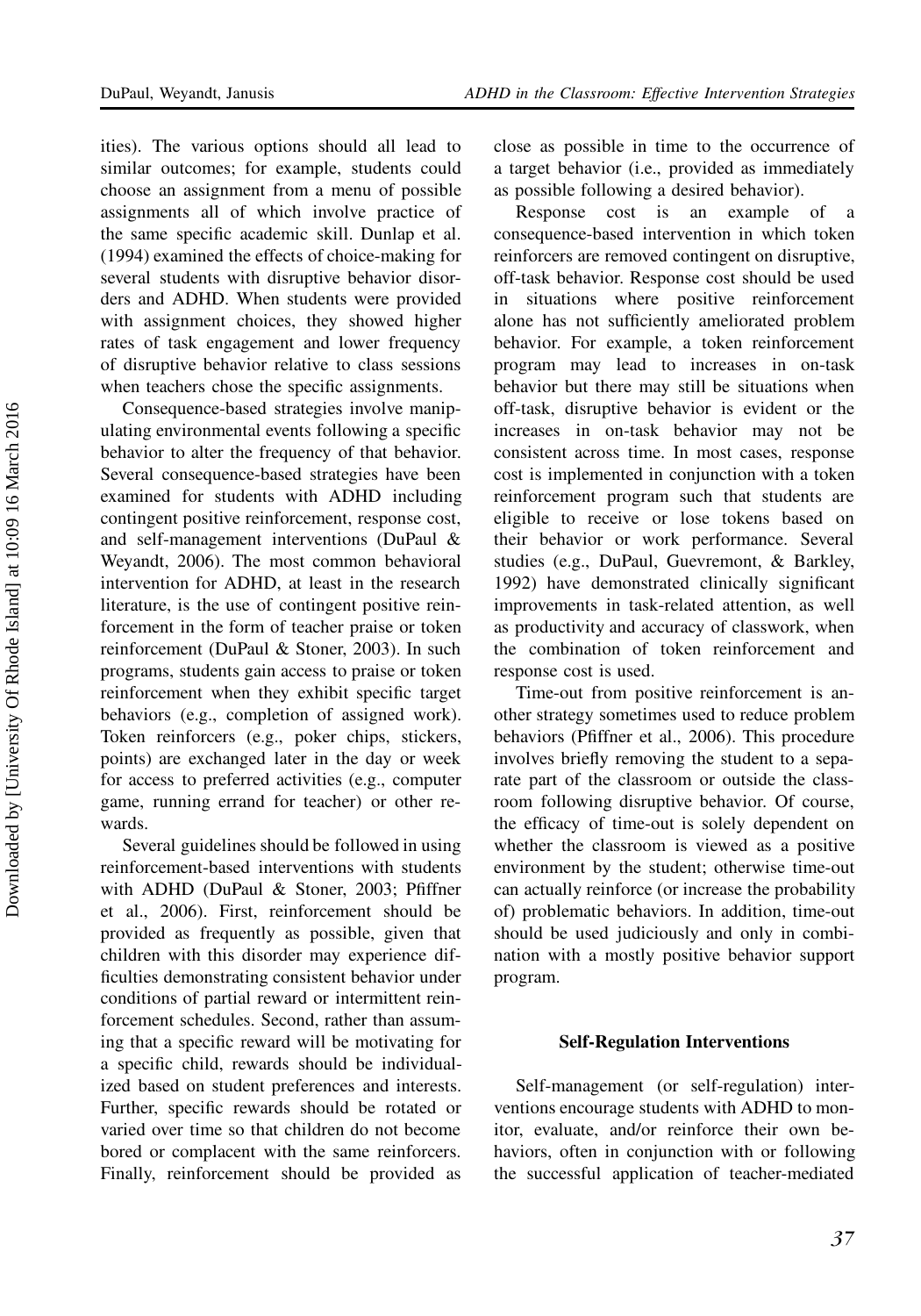behavioral approaches. As is the case for behavioral interventions, self-regulation strategies directly address the impaired delayed responding that theory has posited to be the core deficit underlying the disorder. As an example of selfregulation, students with ADHD may be taught to evaluate their classroom behavior and work performance at regular intervals using a Likert scale (ranging from *poor* to excellent). Teachers use the same Likert scale to evaluate student performance. Students then receive reinforcement depending on their self-evaluated performance and the degree to which self-evaluation ratings match teacher ratings. As students demonstrate success in matching teacher ratings and improving classroom behavior, the frequency of required matches to teacher ratings is gradually reduced, and eventually only self-ratings are used. A recent meta-analysis showed that self-evaluation and other self-regulation interventions lead to relatively large, positive effects on the on-task behavior and academic performance of students with ADHD (Reid, Trout, & Schartz, 2005).

A particularly effective and feasible strategy is to teach students with ADHD to monitor their own behaviors. Sometimes the act of consistently monitoring behavior results in improvements. For example, Gureasko-Moore, DuPaul, and White (2007) found that training several middle school students with ADHD to monitor their homework and classroom preparedness led to quick and durable improvements in organizational skills. Self-monitoring has been used successfully to promote other behaviors (e.g., on-task, classwork completion) and with a variety of age groups; this is a particularly effective strategy for students with milder levels of ADHD (for review, see Reid et al., 2005).

#### Academic Interventions

Although stimulant medication and behavioral interventions typically lead to significant reductions in ADHD symptoms and improvements in classroom behavior, these treatments have minimal effect on academic achievement (DuPaul & Stoner, 2003). Thus, interventions

that directly address academic skills are needed for many students with this disorder. One effective academic intervention is to provide teachermediated direct instruction in relevant skills that require remediation. For example, Evans, Pelham, and Grudberg (1995) showed that middle school students with ADHD showed improved note-taking and test performance following direct instruction in taking notes during teacher instruction. Academic interventions can also be delivered through computer technology and classroom peers. Several studies have shown that computerassisted instruction in math (Mautone, DuPaul, & Jitendra, 2005) and reading (Clarfield & Stoner, 2005) leads to significant improvements in ontask behavior and academic performance for students with ADHD relative to written seatwork conditions. Similarly, classwide peer tutoring in math, reading, or spelling can be used to enhance task engagement and test performance for all students, not just those with ADHD (e.g., DuPaul, Ervin, Hook, & McGoey, 1998). The combination of academic intervention and self-regulation strategies may actually promote maintenance and generalization of academic skills gains beyond teacher-, computer-, or peer-mediated interventions, although this premise has yet to be demonstrated empirically.

#### Home–School Communication Programs

Given that children with ADHD experience significant difficulties across settings, home– school communication programs are important components of a comprehensive treatment plan. A daily report card system is an example of an effective home–school communication program. Daily report cards (DRCs) are one of the most frequently implemented interventions for children with ADHD, and several studies have documented their effectiveness when used as a component in a multimethod intervention (e.g., Owens et al., 2005). DRCs incorporate ongoing feedback to students and parents regarding classroom performance and can target a variety of important behaviors (e.g., work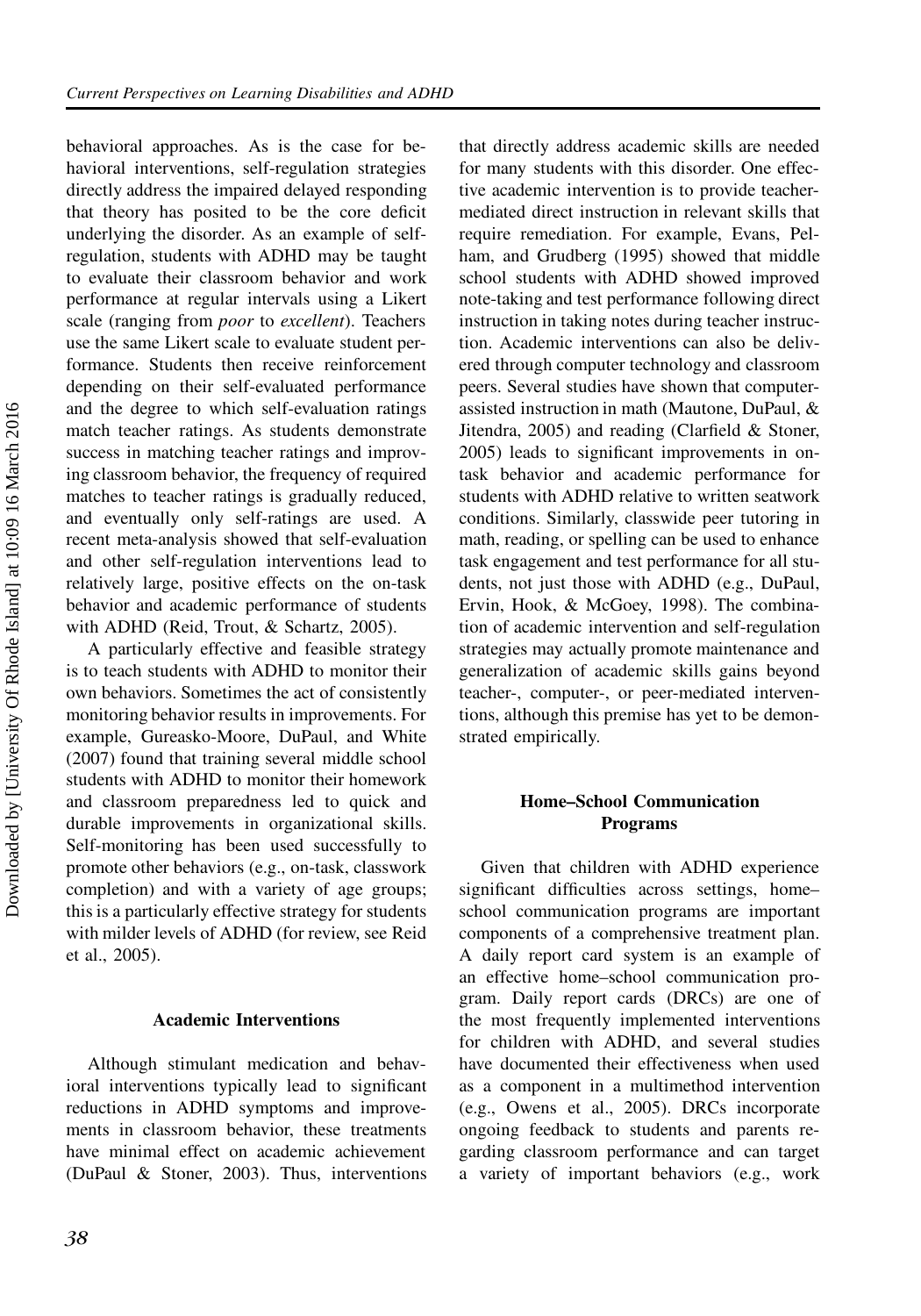completion, academic performance, participation in class, getting along with classmates). Typically, a DRC contains a list of 3 to 5 goals (e.g., complete assigned classwork, get along with classmates) on which teachers indicate a student's performance on a Likert scale (e.g., 1 represents superior performance and 5 represents unacceptable performance). Teacher ratings are provided throughout the day (e.g., by academic class period) and parents then provide homebased reinforcement based on these ratings. As students make progress, goals are increased in complexity. DRC programs have been successful in enhancing classroom behavior and academic performance of students with ADHD, particularly those with milder levels of symptom severity (Murray, Rabiner, Schulte, & Newitt, 2008).

#### Interventions Addressing Social Relationship Difficulties

Children with ADHD often experience difficulties with peer relationships, including making and keeping friends (DuPaul & Weyandt, 2006; Weyandt, 2007). Further, children with this disorder are more likely than their classmates to respond to interpersonal problems in an aggressive manner. Given the frequent association of ADHD with social relationship difficulties, interventions designed to address peer relations must be implemented for a sufficient duration to counteract the high risk for problematic outcome.

Unfortunately, interventions that target social knowledge and the acquisition of prosocial behaviors in group therapy formats (i.e., traditional social skills training) have not been found to lead to durable changes in interpersonal functioning in real-world environments (Gresham, 2002). The lack of maintenance and generalization of traditional social skills training has led to proposals for a more comprehensive approach to social relationship intervention for children with disruptive behavior disorders (for a review of social skills strategies, see Gresham, 2002).

Relatively few studies of social relationship interventions for children with ADHD have been conducted, especially in school settings. Most prior investigations of social skills training have been conducted in outpatient clinic settings with minimal school outcome data beyond teacher ratings. Results of these clinic-based studies are equivocal with respect to efficacy (e.g., Pfiffner & McBurnett, 1997). Outcomes of these interventions are enhanced when specific strategies are included to program for maintenance and generalization of effects. For example, peers without ADHD could be involved in all phases of a social relationship intervention to encourage generality of outcomes.

#### Collaborative Consultation

Developing positive partnerships among school professionals through collaboration can also increase the likelihood of treatment success (DuPaul & Stoner, 2003). Collaborative consultation can improve school functioning outcomes and academic achievement (e.g., DuPaul et al., 2006). Collaborative consultation involves an equal partnership between two partners (e.g., school psychologist and classroom teacher) to define a problem and develop interventions. This model is in contrast to the traditional, expert model of consultation where a school psychologist prescribes interventions based on teacher input (Erchul & Martens, 2002). An example of an effective partnership model is Project PASS (Promoting Academic Success in Students) that uses a collaborative consultation model between teachers and school psychologist consultants to design academic interventions for children with ADHD. DuPaul and colleagues (2006) found that consultation-based academic interventions may enhance reading and math skills for children with ADHD. Academic improvements were noted for students whose teachers received two different intensity levels of consultation.

Collaborative consultation can vary in intensity with respect to the amount of data collected to design and evaluate interventions, as well as the degree to which consultants monitor teachers with respect to accuracy of treatment implementation. All models include four core steps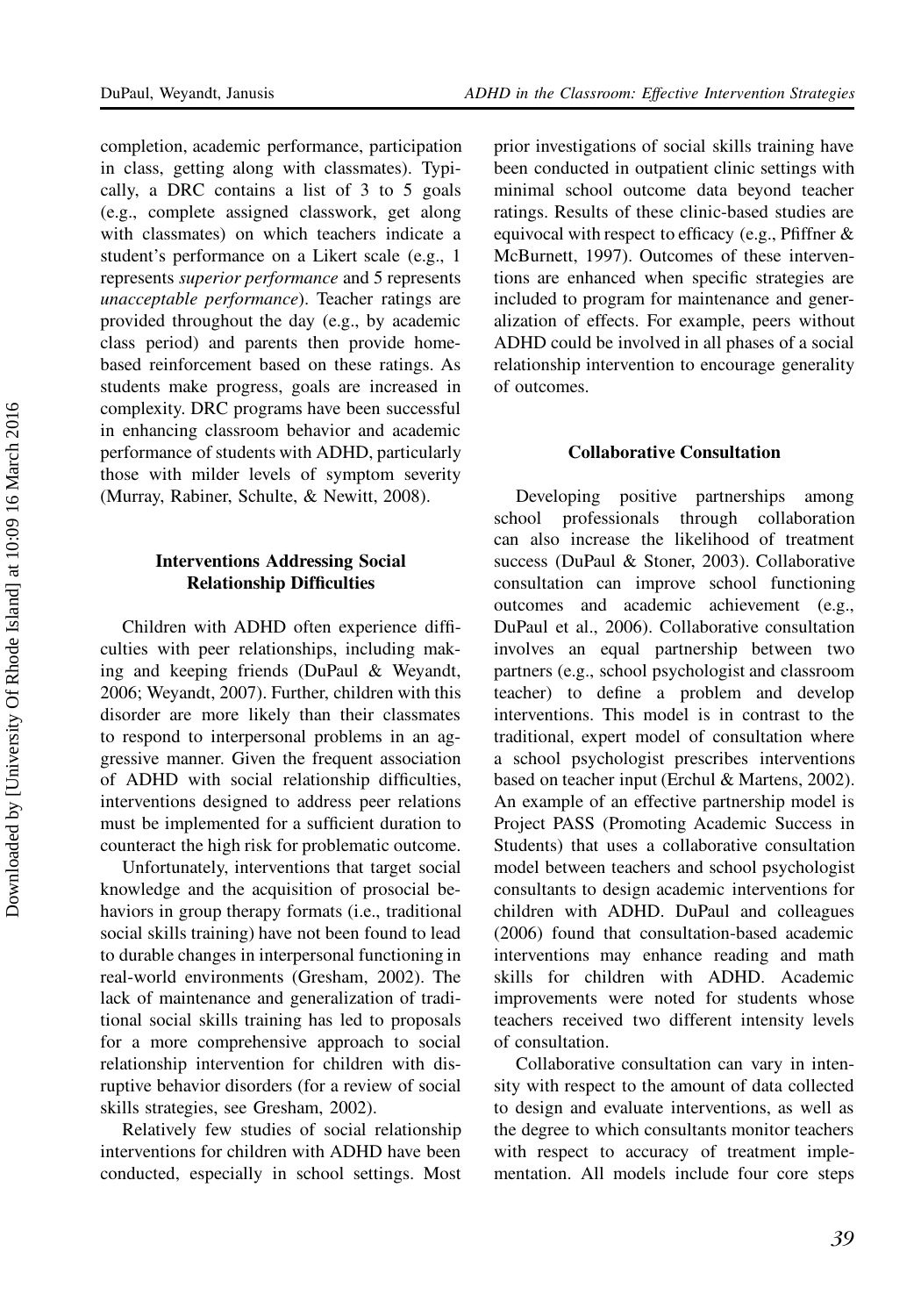that involve school psychologists and teachers jointly defining the academic problem(s), discussing possible interventions (all of which are empirically supported), choosing an intervention plan that teachers believe to be feasible and effective, and evaluating the success of the plan so that modifications can be made, if necessary. Several studies have demonstrated that regardless of intensity, collaborative consultation leads to effective academic interventions for the majority of students with ADHD (e.g., DuPaul et al., 2006). The most effective outcomes are found when teachers take the lead during the problem identification stage of the collaborative relationship and when consultants lead when possible strategies to address problems are discussed and designed (Erchul et al., 2007; Erchul et al., 2009). Stated differently, in most collaborative consultation relationships, teachers are the experts regarding their classroom, curriculum, and the target student's difficulties, while the consultant typically is the expert regarding empiricallysupported interventions to address student difficulties. The most successful outcomes occur when there is reciprocal recognition of these complementary areas of expertise.

#### **Conclusions**

School-based interventions are a critical component to a comprehensive treatment plan for students with ADHD. These strategies are useful adjuncts to psychotropic medication and/or home-based behavioral interventions particularly in terms of directly addressing academic and behavioral functioning in classroom settings. In fact, the optimal treatment plan will include the combination of home- and school-based behavioral strategies, possibly in combination with psychotropic medication (Barkley, 2006; DuPaul & Stoner, 2003). There are three important principles to consider when designing and implementing school-based interventions for this population (DuPaul & Weyandt, 2006). First, treatment plans should be balanced by including both proactive (i.e., antecedent-based) and reactive (i.e., consequence-based) behavioral interventions. It is unlikely that a singular focus on antecedent or consequent events will be sufficient in addressing the behavioral difficulties exhibited by students with this disorder. Further, many antecedentbased strategies have the additional advantage of directly addressing academic functioning. Second, assessment data should be used to design, evaluate, and modify interventions within and across school years. Assessment-based interventions presumably will be more effective and time-efficient than using strategies on a trialand-error basis. Finally, multiple mediators (e.g., peers, computer technology, and students with ADHD) should be used to deliver treatment so that classroom teachers are not asked to shoulder all of the responsibility for intervention. The use of collaborative consultation in choosing and developing classroom interventions can optimize the implementation of interventions across multiple mediators. Although many effective schoolbased interventions are available to address the needs of students with ADHD, it is clear that more research is needed particularly with respect to the functioning of secondary school students with this disorder.

#### References

- American Psychiatric Association. (2000). Diagnostic and statistical manual of mental disorders (4th ed., text revision). Washington, DC: Author.
- Barbaresi, W. J., Katusic, S. K., Colligan, R. C., Weaver, A. L., & Jacobsen, S. J. (2007). Longterm school outcomes for children with attentiondeficit/hyperactivity disorder: A population-based perspective. Journal of Developmental and Behavioral Pediatrics, 28, 265–273.
- Barkley, R. A. (2006). Attention-deficit hyperactivity disorder: A handbook for diagnosis and treatment (3rd ed.). New York: Guilford.
- Batzle, C., Weyandt, L., Janusis, G., & Deviett, T. (2010). Potential impact of ADHD with stimulant medication label on teacher expectations. Journal of Attention Disorders, 14(2), 157–166.
- Clarfield, J., & Stoner, G. (2005). The effects of computerized reading instruction on the academic performance of students identified with ADHD. School Psychology Review, 34, 246–254.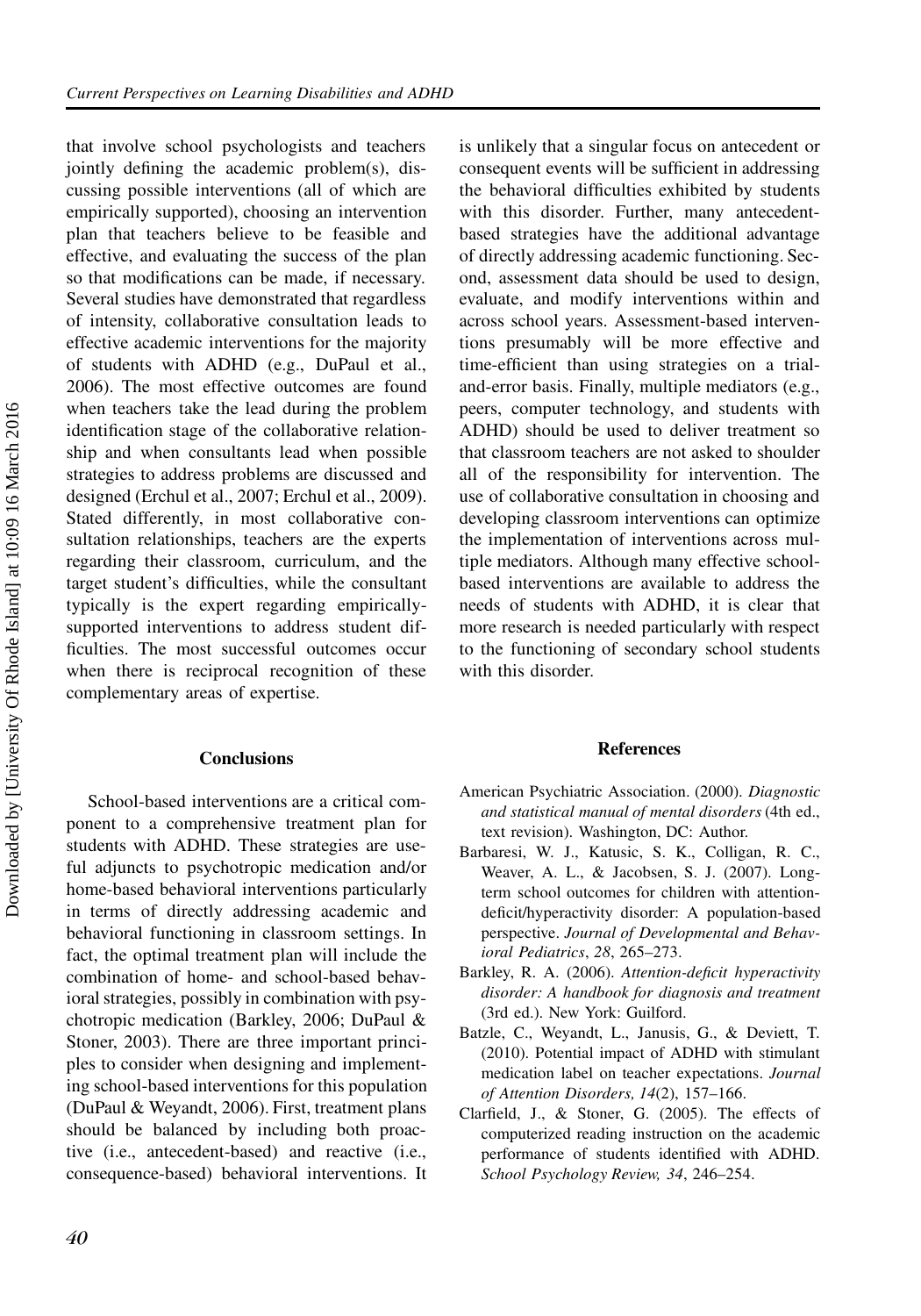- DuPaul, G. J., Ervin, R. A., Hook, C. L., & Mc-Goey, K. E. (1998). Peer tutoring for children with attention deficit hyperactivity disorder: Effects on classroom behavior and academic performance. Journal of Applied Behavior Analysis, 31, 579– 592.
- DuPaul, G. J., Guevremont, D. C., & Barkley, R. A. (1992). Behavioral treatment of attention deficit hyperactivity disorder in the classroom: The use of the Attention Training System. Behavior Modification, 16, 204–225.
- DuPaul, G. J., Jitendra, A. K., Volpe, R. J., Tresco, K. E., Lutz, J. G., Junod, R. E. V., et al. (2006). Consultation-based academic interventions for children with ADHD: Effects on reading and mathematics achievement. Journal of Abnormal Child Psychology, 34, 635–648.
- DuPaul, G. J., & Stoner, G. (2003). ADHD in the schools. New York: Guilford.
- DuPaul, G. J., & Weyandt, L. L. (2006). Schoolbased intervention for children with attention deficit hyperactivity disorder: Effects on academic, social, and behavioural functioning. International Journal of Disability, Development, and Education, 53, 161–176.
- DuPaul, G. J., & Weyandt, L. L. (2009). Behavioral interventions with externalizing disorders. In A. Akin-Little, S. Little, M. Bray, & T. Kehle (Eds.), Behavioral intervention in schools: Evidence-based positive strategies (pp. 265–280). Washington, DC: American Psychological Association.
- Erchul, W. P., DuPaul, G. J., Grissom, P. F., Vile Junod, R., Jitendra, A. K., Mannella, M. C., et al. (2007). Relationships among relational communication processes and consultation outcomes for students with ADHD. School Psychology Review, 36, 111–129.
- Erchul, W. P., DuPaul, G. J., Bennett, M. S., Grissom, P. F., Jitendra, A. K., Tresco, K. E., et al. (2009). A follow-up study of relational processes and consultation outcomes for students with ADHD. School Psychology Review, 38, 28–37.
- Erchul, W. P., & Martens, B. K. (2002). School consultation: Conceptual and empirical bases of practice (2nd ed.). New York: Kluwer Academic/Plenum.
- Evans, S. W., Pelham, W. E., & Grudberg, M. V. (1995). The efficacy of note taking to improve

DuPaul, Weyandt, Janusis ADHD in the Classroom: Effective Intervention Strategies

behavior and comprehension of adolescents with attention-deficit hyperactivity disorder. Exceptionality, 5, 1–17.

- Gresham, F. M. (2002). Teaching social skills to highrisk children and youth: Preventive and remedial strategies. In M. R. Shinn, H. M. Walker, & G. Stoner (Eds.), Interventions for academic and behavior problems II: Preventive and remedial approaches (2nd ed.; pp. 403–432). Washington, DC: National Association of School Psychologists.
- Gureasko-Moore, S., DuPaul, G. J., & White, G. P. (2007). Self-management of classroom preparedness and homework: Effects on school functioning of adolescents with attention-deficit/hyperactivity disorder. School Psychology Review, 36, 647– 664.
- Hinshaw, S. P. (2002). Preadolescent girls with attention-deficit/hyperactivity disorder: Background characteristics, comorbidity, cognitive and social functioning, and parenting practices. Journal of Consulting and Clinical Psychology, 70, 1086–98.
- Jitendra, A. K., DuPaul, G. J., Someki, F., & Tresco, K. E. (2008). Enhancing academic achievement for children with attention-deficit/hyperactivity disorder: Evidence from school-based intervention research. Developmental Disability Research Review, 14, 325–330.
- Loe, I. M., & Feldman, H. M. (2007). Academic and educational outcomes of children with ADHD. Journal of Pediatric Psychology, 32, 643–654.
- Mautone, J. A., DuPaul, G. J., & Jitendra, A. K. (2005). The effects of computer-assisted instruction on the mathematics performance and classroom behavior of children with attentiondeficit/hyperactivity disorder. Journal of Attention Disorders, 8, 301–312.
- Murray, D. W., Rabiner, D., Schulte, A., & Newitt, K. (2008). Feasibility and integrity of a parent–teacher consultation intervention for ADHD students. Child Youth Care Forum, 37, 111–126.
- Owens, J. S., Richerson, L., Beilstein, E. A., Crane, A., Murphy, C. E., & Vancouver, J. B. (2005). Schoolbased mental health programming for children with inattentive and disruptive behavior problems: Firstyear treatment outcome. Journal of Attention Disorders, 9, 261–274.
- Pfiffner, L. J., Barkley, R. A., & DuPaul, G. J. (2006). Treatment of ADHD in school settings. In R. A. Barkley (Ed.), Attention-deficit hyperactivity disorder: A handbook for diagnosis and